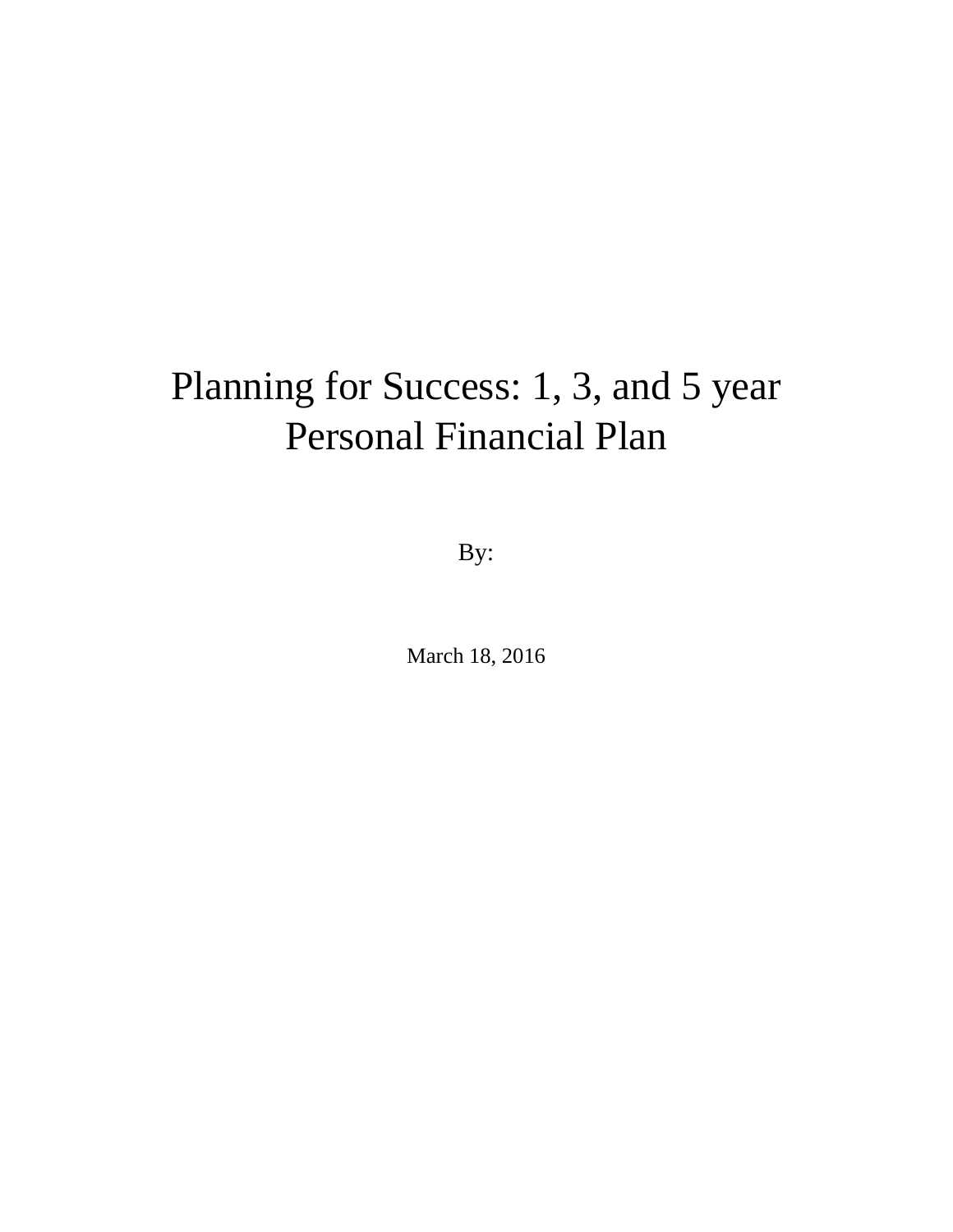#### Background about Financial Plan

The following financial plan contains the 1, 3, and 5 year outlooks for my future financial life. For reference, I plan to attend medical school next year, so this plan will start the year after I graduate medical school and enter a medical residency program, hopefully in Chicago, Illinois. For this reason, one of my main priorities will be to design a way to manage my student loan debt from medical school; thus, a large part of this financial plan will be dealing with calculations and strategies relevant to overcoming my student debt.

Some financial strategies that I have employed in this plan and hope to implement in my life are the following:

- Paying off debt as fast as possible and remaining debt free
- Starting to save early, even in little amounts, in order to maximize the benefit of compound interest
- Resisting temptation to splurge on "wants" and, at least until I am debt-free, deeply considering the consequence of each purchase
- Building up credit to help me qualify for lower future interest rates—done by paying bills on time and in full every month, and not carrying any credit card balance
- Letting my saving dictate my spending, and not the other way around<sup>1</sup>

And perhaps my most important goal in this financial plan is to work hard and be strict with my budget in my earlier years so that I can set myself up for financial success as I continue to get older and progress throughout my career.

# Year 1

#### **Tackling the Major Liability: Student Debt**

Year 1 of my plan starts in 2020, the year that I will graduate medical school. Upon first glance, my financial situation looks rather bleak. Since I will mostly be using loans to cover the cost of tuition for medical school, my calculated student loan debt stands at a total of \$261,808.70. Calculations for total student debt are shown in Figure 1, and account for a yearly 3% expected tuition increase as well as continuous accrual of interest at 6.8% throughout the four years.

#### **Figure 1. Expected student loan debt from University of Pittsburgh School of Medicine.**

|                             | MS1       | MS2        | MS3          | MS4          |
|-----------------------------|-----------|------------|--------------|--------------|
| Tuition                     | 53,045.00 | 54,700.00  | 56,300.00    | 58,000.00    |
| <b>Previous loan amount</b> |           | 56,652.06  | 118,924.00   | 187, 139. 23 |
|                             |           |            |              |              |
| <b>Total loan amount</b>    | 53,045.00 | 111,352.06 | 175,224.00   | 245,139.23   |
| Total amount after          |           |            |              |              |
| interest $(6.8\%)$          | 56,652.06 | 118,924.00 | 187, 139. 23 | 261,808.70   |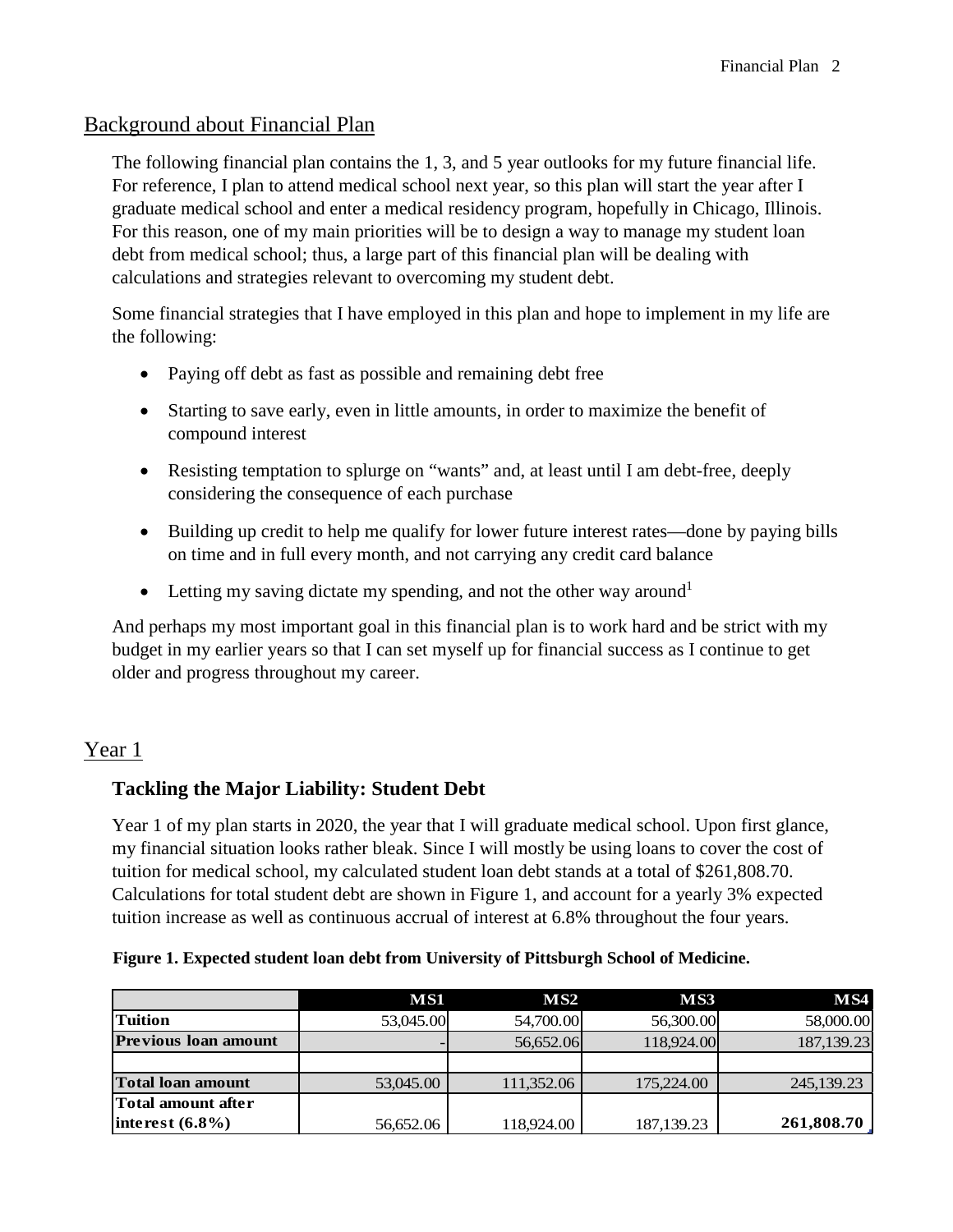#### **Projected Income and Cash Flow**

To make the situation even more high-stakes, for the first several years after graduation from medical school, I will be required to complete a medical residency in a specialty of my choosing. Median income during medical residency usually starts at around \$51,000 and increases an average of \$1000-2000 for each year post-MD (Figure  $2)^2$ .

|                     | <b>Year of Training</b> | <b>Institution</b><br><b>Count</b> | <b>Mean Actual</b><br><b>Stipend</b> | 25 <sup>th</sup><br><b>Percentile</b> | <b>Median</b> | <b>75th</b><br><b>Percentile</b> |
|---------------------|-------------------------|------------------------------------|--------------------------------------|---------------------------------------|---------------|----------------------------------|
| <b>Current Year</b> | 1st Post-MD Year        | 184                                | \$51,586                             | \$49,396                              | \$51,250      | \$53,273                         |
| <b>Stipends</b>     | 2nd Post-MD Year        | 184                                | \$53,500                             | \$51,156                              | \$52,949      | \$55,338                         |
|                     | 3rd Post-MD Year        | 184                                | \$55,502                             | \$52,818                              | \$55,029      | \$57,135                         |
|                     | 4th Post-MD Year        | 182                                | \$57,682                             | \$54,677                              | \$57,201      | \$59,723                         |
|                     | 5th Post-MD Year        | 175                                | \$60,023                             | \$56,771                              | \$59,542      | \$62,306                         |
|                     | 6th Post-MD Year        | 165                                | \$62,379                             | \$58,911                              | \$61,755      | \$64,684                         |
|                     | 7th Post-MD Year        | 150                                | \$64,775                             | \$60,827                              | \$63,809      | \$67,737                         |
|                     | 8th Post-MD Year        | 89                                 | \$67,236                             | \$62,380                              | \$67,167      | \$70,597                         |

| Figure 2. Resident/Fellow stipends during residency (Academic Year 2014-2015) <sup>2</sup> . |  |  |
|----------------------------------------------------------------------------------------------|--|--|
|                                                                                              |  |  |
|                                                                                              |  |  |

Obviously, the combination of a strikingly high student debt and relatively low starting salary is far from ideal. For this reason, it will be imperative for me to stick to a very strict budget and financial plan for the first few years so that I can achieve eventual financial independence. Keeping this in mind, I have created a monthly expenditures cash flow chart based on an expected annual income of \$51,250 for the first year, which translates into an after tax net income of roughly \$37,825/year or \$3,152/month (Figure 3). Some important points to note are the following:

- **Rent/Utilities:** I plan on living with a roommate the first few years to control expenses. This, along with the fact that Chicago is not as expensive to reside in as some other major cities, should keep my total rent below \$950/month.
- **Student Loan Payment**: Due to loan repayment programs that physicians commonly utilize, such as Income-Based Repayment (IBR), the minimum payment for my loan amount would be based solely on my salary and would only be about 10% of my disposable income<sup>3</sup>. Despite this fact, I am going to try to contribute the maximum I can, which according to my Year 1 budget, is around \$833.33/month (Figure 3). Although this payment will not even cover any of the principal amount of the loan, making the maximum payment means that I will be paying less overall interest, and thus a lower total amount, over the life of the  $\text{loan}^1$ .
- **Emergency Fund/Roth IRA:** For my savings, I plan to contribute the maximum amount to a Roth IRA each year. Since contributions to a Roth IRA can be withdrawn at any time without penalty, this method doubles as both a general emergency fund as well as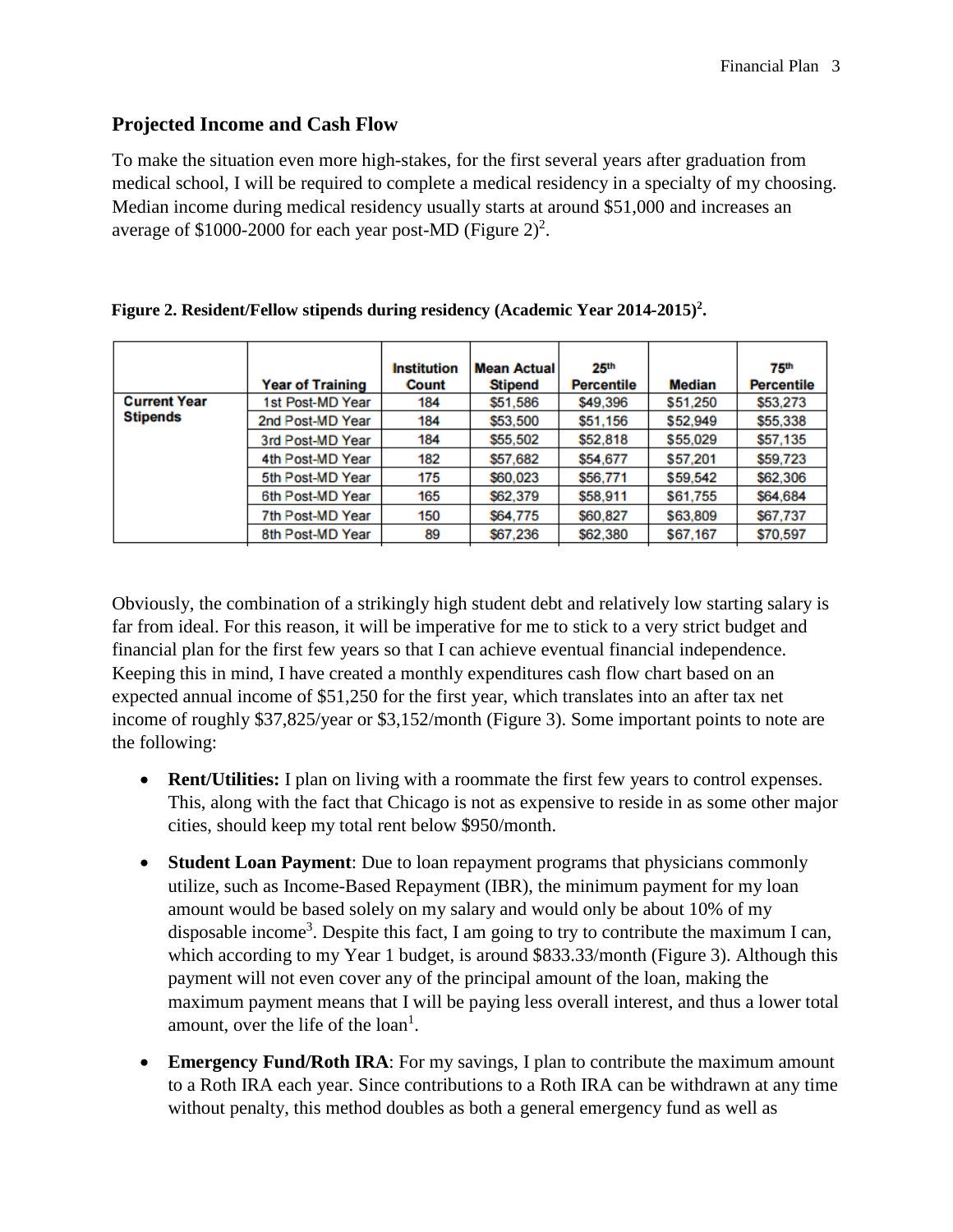retirement savings. This, coupled with the fact that I will be in a low income tax bracket for the first few years as well as the fact that very few hospitals offer 401(k) accounts for medical residents, makes using a Roth IRA as a retirement savings vehicle the most attractive choice.

• **Transportation**: Like most major cities, Chicago, where I plan to go for residency, has a decent public transportation system. For this reason, as least in my first year, I only budgeted \$200/month for transportation, which I figured would be sufficient to pay for Chicago Transit Authority (CTA) buses<sup>4</sup> and the occasional Uber ride.

My main goals, financial and otherwise, during this first year are to save a minimum of \$5,500 as well as any extra in "Misc" (Figure 3) that I do not end up spending, get into a good habit of paying as much as I can on my student debt, and of course—to survive residency.

|                                                      | <b>Yearly</b> | <b>Month</b> |
|------------------------------------------------------|---------------|--------------|
| <b>Expected salary</b>                               | 51,250.00     | 4,270.83     |
|                                                      |               |              |
| Federal income tax                                   | 8,606.25      | 717.19       |
| State income tax for Illinois (3.75%)                | 1,921.88      | 160.16       |
| Social Security tax                                  | 2,152.50      | 179.38       |
| Medicare                                             | 743.13        | 61.93        |
| <b>Total Taxes</b>                                   | 13,423.75     | 1,118.65     |
|                                                      |               |              |
| <b>Total Disposable Income After Taxes</b>           | 37,826.25     | 3,152.19     |
| Rent/Utilites                                        | 11,400.00     | 950.00       |
| <b>Student Loan Payment</b>                          | 10,000.00     | 833.33       |
| Emergency Fund/Roth IRA                              | 5,500.00      | 458.33       |
| Food                                                 | 3,000.00      | 250.00       |
| Healthcare                                           | 1,200.00      | 100.00       |
| Transportation                                       | 2,400.00      | 200.00       |
| Misc (clothes, entertainment, insurance, phone bill) | 4,320.00      | 360.00       |
|                                                      |               |              |
| <b>Sum of Expenses</b>                               | 37,820.00     | 3,151.67     |

#### **Figure 3. Projected Income and Cash Flow.**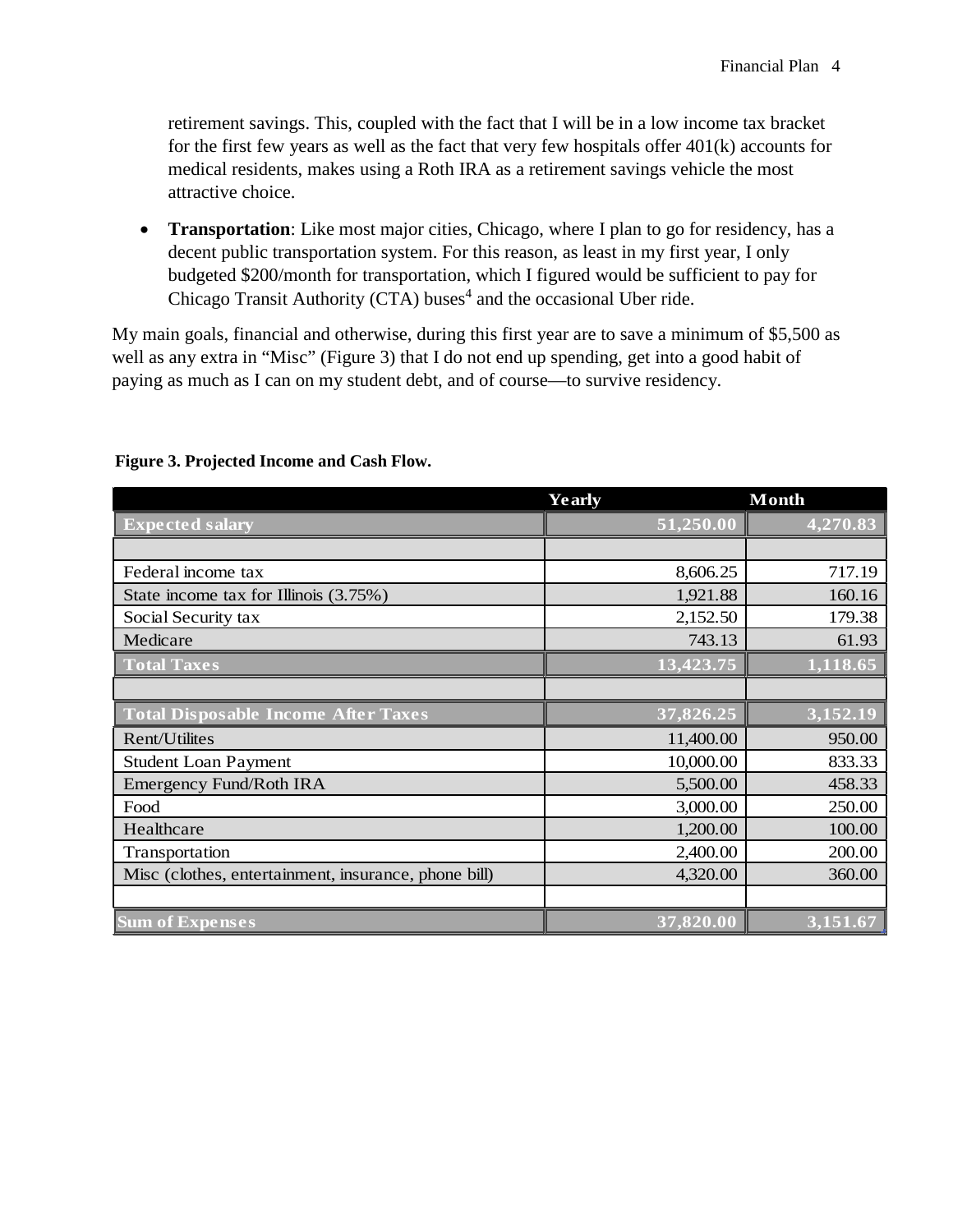# Year 3

# **Continued Debt Payoff and Budgeted Living**

During the first three years, my financial and working situation will not change too much. Because medical residencies are essentially contracts for a set number of years, I will be working for the same employer in the same city. The only thing that will change is my salary, expected to currently be about \$55,030 (Figure 2). Most of this increase, as well as the \$1700 increase from Yr 1 Post-MD to Yr 2 Post-MD, will be channeled towards student debt repayment. If all goes as expected, I will be able to increase student loan payments to \$12,000 in Year 3 (Figure 4).

However, as seen in Figure 4, despite my diligent efforts to repay my student debt, at the end of my third year, the balance would actually be higher than it was at the end of medical school about \$281, 387—due to the fact that my payments will only be covering part of the accruing interest and not even touching the principal. Unfortunately, I still have one more year of residency and relatively low income to go before I can start making a serious dent in the student debt. Nonetheless, even when it doesn't seem to be making much of a difference, it is still important to pay the maximum amount possible on loans in order to limit the total interest paid.

On the savings front, I will still be fully funding my Roth IRA each year to stock up on emergency fund/retirement savings. In a similar manner, most other expenses, such as transportation and rent/utilities, are expected to remain the same.

|                                     |            |            | 1st Post-MD yr. 2nd Post-MD yr. 3rd Post-MD yr. 4th Post-MD yr. |            |
|-------------------------------------|------------|------------|-----------------------------------------------------------------|------------|
| Loan                                | 261,808.70 | 268,931.69 | 275,471.05                                                      | 281,387.08 |
| Payment/yr                          | 10,000.00  | 11,000.00  | 12,000.00                                                       | 13,000.00  |
|                                     |            |            |                                                                 |            |
| <b>Balance after payment</b>        | 251,808.70 | 257,931.69 | 263,471.05                                                      | 268,387.08 |
| <b>Balance plus Interest (6.8%)</b> | 268,931.69 | 275,471.05 | 281,387.08                                                      | 286,637.40 |

**Figure 4. Student loan debt payments and balance throughout residency.** 

# Year 5

# **Finally, Some Relief!—Life as an Attending**

Assuming a four year residency, my fifth year after medical school graduation will be the year I finally transition from a resident to an attending. The most significant change this will bring is an increase in income. According to Medscape, the average primary care physician income is around \$195,000<sup>5</sup>. Although compensation varies quite significantly among more specialized fields, on the basis of assuming a four year residency (on the "shorter" end in the realm of medical specialties), it would make sense to also assume a subsequent entry into a primary care field.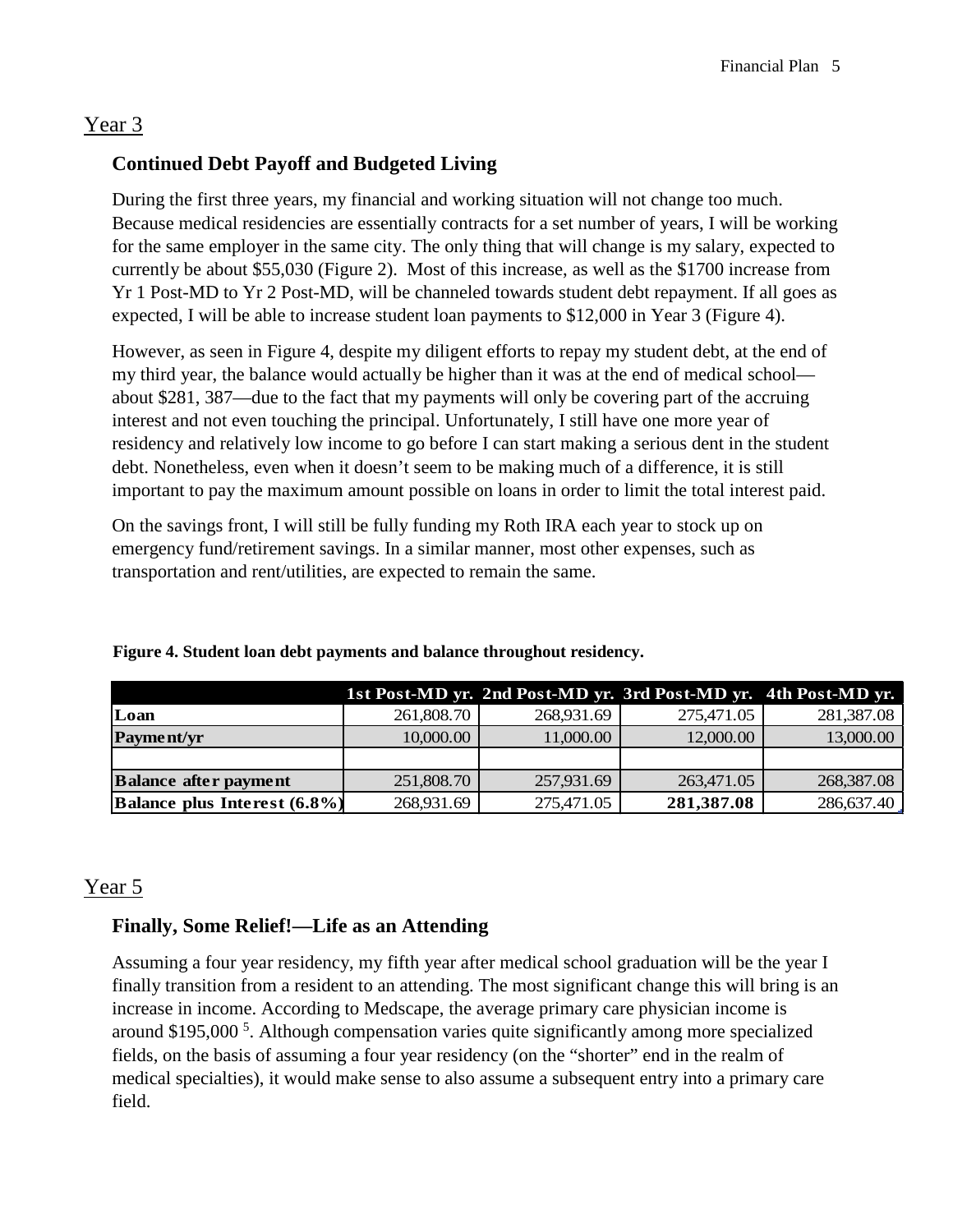### **Paying Off Debt for Good**

At the beginning of the fifth year, with a debt burden of around \$286,637 (Figure 4), my first priority with an increased income will be to finally attack all of my rapidly growing debt. Using the loan calculator on FinAid.org, I was able to calculate the annual as well as monthly amounts needed to pay off the remainder of my debt<sup>6</sup>. Figure 5 shows these amounts based off of whether I decide to opt for a 3, 5, 7, or 10 year repayment. Also shown is the total amount of interest that I would pay over the life of the loan depending on the total number of years it takes for complete repayment (Figure 5).

|                                 | 3 years    | 5 years    | 7 years    | 10 years   |
|---------------------------------|------------|------------|------------|------------|
| Payment/month                   | 8,824.33   | 5,648.75   | 4,298.15   | 3,298.63   |
|                                 |            |            |            |            |
| Payment/year                    | 105,891.96 | 67,785.00  | 51,577.80  | 39,583.56  |
|                                 |            |            |            |            |
| Interest paid during period     | 31,038.92  | 52,287.86  | 74,407.64  | 109,198.27 |
|                                 |            |            |            |            |
| Total amount paid during period | 317,675.92 | 338,924.86 | 361,044.64 | 395,835.27 |

|  | Figure 5. Monthly/annual payments and total interest/amount paid for various repayment periods. |
|--|-------------------------------------------------------------------------------------------------|
|  |                                                                                                 |

An important thing to note is how drastically the interest payments, and subsequent total amounts, add up the longer it takes to pay off the loan. Because of the effect of compound interest, it would be in my best interest to pay off the loan as quickly as possible, even if that means resisting upgrading from a used car, buying a house, or going on fancy vacations.

Based off of an annual salary of \$195,000, I have generated another projected income and cash flow statement—one that reflects my major goals of saving and reducing debt.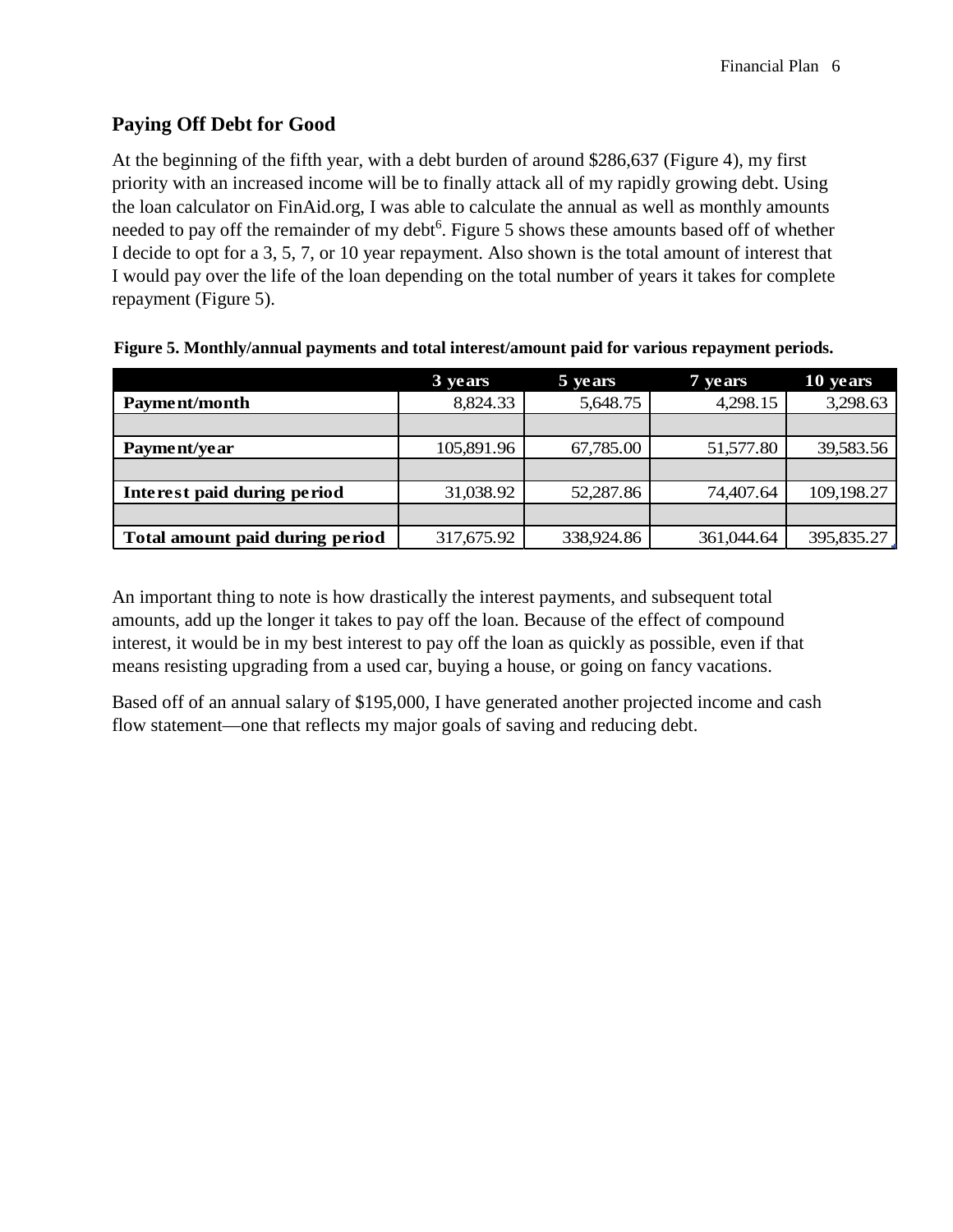|                                                      | Yearly     | <b>Month</b> |
|------------------------------------------------------|------------|--------------|
| <b>Expected salary</b>                               | 195,000.00 | 16,250.00    |
| $401(k)$ or $401(b)$ Contributions                   | 18,000     | 1500         |
|                                                      |            |              |
| <b>Total Taxable Salary</b>                          | 177,000.00 | 14,750.00    |
| Federal income tax                                   | 42,631.25  | 3,552.60     |
| State income tax for Illinois (3.75%)                | 6,637.50   | 553.13       |
| FICA tax                                             | 7,434.00   | 619.50       |
| Medicare                                             | 2,566.50   | 213.88       |
| <b>Total Taxes</b>                                   | 59,269.25  | 4,939.10     |
|                                                      |            |              |
| <b>Total Disposable Income After Taxes</b>           | 117,730.75 | 9,810.90     |
| Rent/Utilites                                        | 14,400.00  | 1,200.00     |
| <b>Student Loan Payment</b>                          | 63,730.00  | 5,310.83     |
| Savings                                              | 21,600.00  | 1,800.00     |
| Food                                                 | 4,200.00   | 350.00       |
| Healthcare                                           | 3,000.00   | 250.00       |
| Transportation                                       | 4,800.00   | 400.00       |
| Misc (clothes, entertainment, insurance, phone bill) | 6,000.00   | 500.00       |
|                                                      |            |              |
| <b>Sum of Expenses</b>                               | 117,730.00 | 9,810.83     |

#### **Figure 6. Projected Income and Cash Flow Part 2.**

Some new considerations in my plan are the following:

- **401(k) or 403(b) Contributions:** After I complete residency, one of my major goals is to start catching up on retirement savings, especially since I will be 30 at this point. Since my income after this year will likely be above the limit to be able to contribute to a Roth IRA, I will probably utilize a 401(k) type plan in order to save money to reach my retirement goals. Since I will have catching up to do because of the years that I have not been able to save as much during residency, I plan on contributing the maximum possible amount each year. A side benefit of this will be that contributing to a 401(k) will lower my taxable income, effectively putting me in a slightly slower tax bracket.
- **Student Loan Payment:** I plan to continue contributing the maximum I can towards paying off my student debt. My goal is to pay around \$63,000 per year; according to Figure 5, if I stay on track with this amount, it will take me about 5.5 years to finally pay it all off.
- **Savings:** Although I have retirement savings covered, I would still like to save about \$1800 per month to build up a more solid emergency fund. In addition to that, I would eventually like to buy a house in the future; but for that I will need to have a down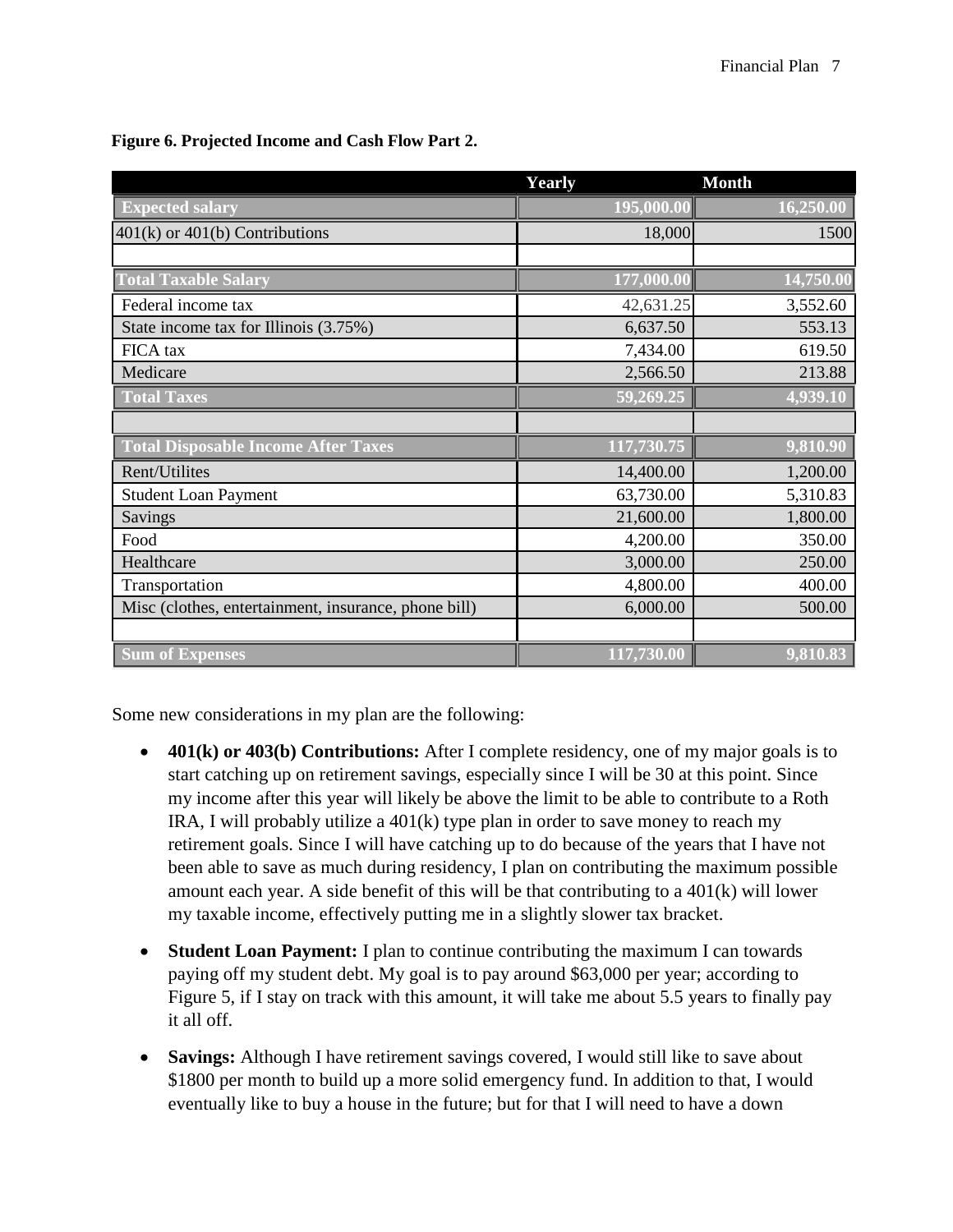payment that is at least 20% of the home value<sup>1</sup>. Thus, some part of this savings will also go towards a down payment fund.

• **Transportation:** By this time, I will most likely own a car. However, another one of my priorities is to keep transportation costs low, mostly by resisting the urge to buy a pricier car and thus not falling prey to exorbitant monthly car payments. For this reason, I think a monthly \$400 budgeted toward transportation should suffice.

#### **Future Plans**

Although this plan only extends five years, it provoked some thinking about my future financial goals and how to eventually achieve financial independence.

For example, in the future, after I have finally accomplished paying off my student debt, I would like to get started in investing some of my extra income. For instance, I could take advantage of Traditional IRAs, which do not have an income limit and are also good vehicles for tax-free growth. Besides retirement accounts, I could also look into opening a regular taxable account if I choose to save more and have exhausted other tax-advantaged account options.

In addition, one of my other future goals is to always "pay myself" first before calculating the money that I have left over to spend and to just generally live below my means. By sticking to these two things and setting clear goals for myself, I hope that I will be able to achieve financial independence. After all, although money cannot buy happiness, when wisely saved and invested, it *can* buy freedom and the ability to control your own destiny.